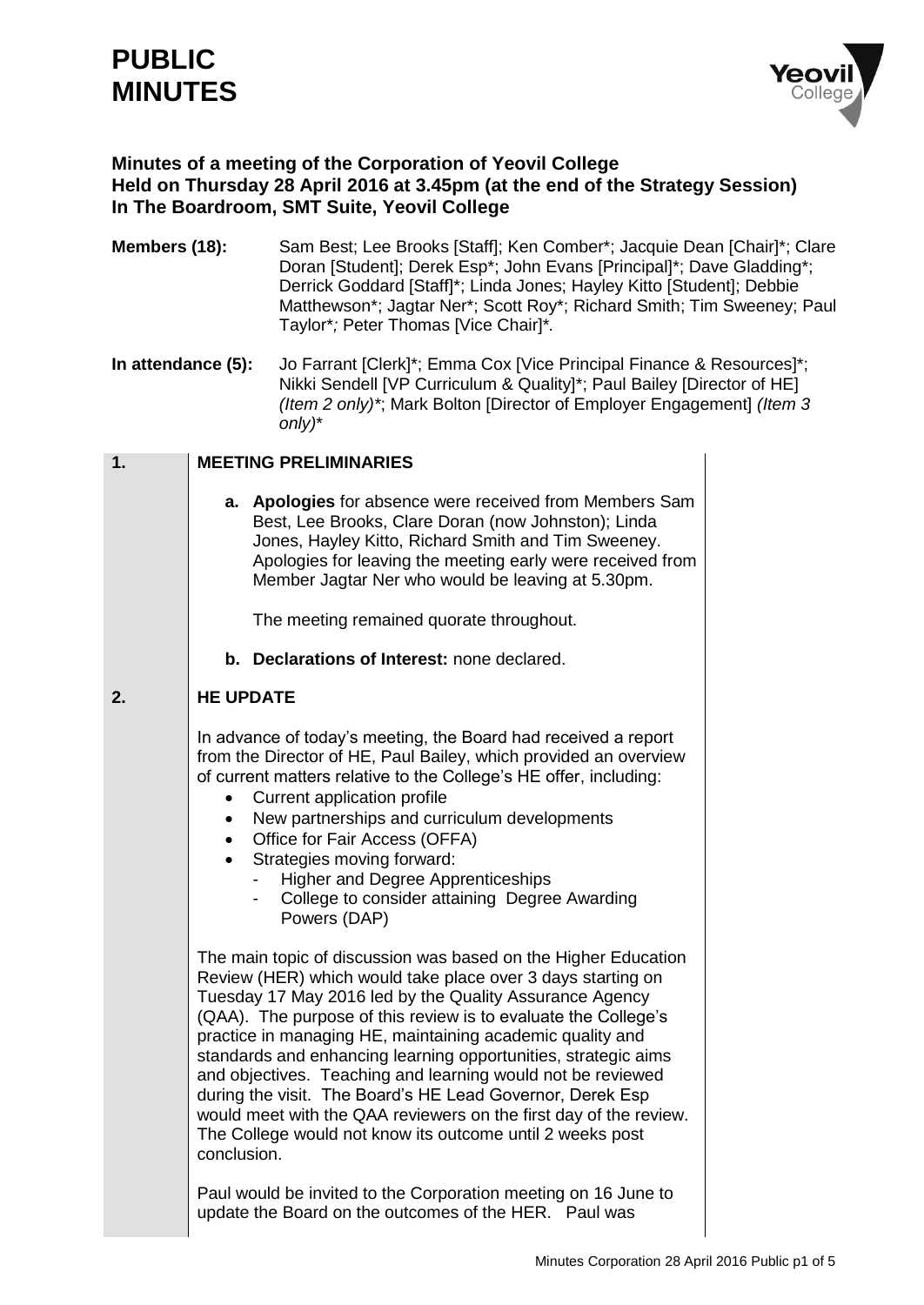|    | thanked for his time today and he, his team and the HE Lead<br>Governor were wished the very best of luck in the upcoming<br>review.                                                                                                                                                                                                                                                                                                                                                                                                                                                                                                                                                                        |                                                     |
|----|-------------------------------------------------------------------------------------------------------------------------------------------------------------------------------------------------------------------------------------------------------------------------------------------------------------------------------------------------------------------------------------------------------------------------------------------------------------------------------------------------------------------------------------------------------------------------------------------------------------------------------------------------------------------------------------------------------------|-----------------------------------------------------|
|    | The Board agreed that they should receive an HE Update from<br>Paul Bailey twice a year. This would be added to the<br>Corporation's work programme for next year.                                                                                                                                                                                                                                                                                                                                                                                                                                                                                                                                          |                                                     |
|    | Paul left the meeting at 4.10pm.                                                                                                                                                                                                                                                                                                                                                                                                                                                                                                                                                                                                                                                                            |                                                     |
| 3. | <b>APPRENTICESHIP REFORM</b>                                                                                                                                                                                                                                                                                                                                                                                                                                                                                                                                                                                                                                                                                |                                                     |
|    | In advance of today's meeting, the Board had received a report<br>from the Director of Employer Engagement, Mark Bolton, which<br>provided information on the Apprenticeship Reform and the<br>activity being undertaken by the College to manage and mitigate<br>any risk that the reform poses to the institution, its customers and<br>stakeholders.                                                                                                                                                                                                                                                                                                                                                     |                                                     |
|    | In addition to this report, Mark had prepared some additional<br>powerpoint slides that were viewed upon screen and which would<br>be circulated to all Board Members after today's meeting.                                                                                                                                                                                                                                                                                                                                                                                                                                                                                                                |                                                     |
|    | The significant points noted during Mark's presentation were:<br>Employer levy aimed to be introduced from April 2017<br>which will affect all businesses with a payroll over<br>£3,000,000 having to pay a 0.5% levy tax<br>Implementation of new funding methodology in full by 1 <sup>st</sup><br>$\bullet$<br>August 2017<br>Publicly funded organisations to employ 2.3% of annual<br>$\bullet$<br>headcount as apprenticeships to be introduced from 1 <sup>st</sup><br>August 2017<br>The College has representatives participating in 4<br>Trailblazers and are regularly attending provider briefings<br>by the SFA, AoC and awarding organisations in order to<br>maintain up to date information |                                                     |
|    | Mark Bolton would provide further updates to the Board in a timely<br>manner as and when appropriate and would be invited to attend a<br>Corporation meeting in the Autumn term (earlier if required). The<br>next time the Board meet with Mark, they would like to see a<br>report on the number of small to medium sized businesses in the<br>area and what percentage of those the College supply to.                                                                                                                                                                                                                                                                                                   | Director of<br><b>Employer</b><br><b>Engagement</b> |
|    | Mark was thanked for his time and left the meeting at 4.45pm.                                                                                                                                                                                                                                                                                                                                                                                                                                                                                                                                                                                                                                               |                                                     |
| 4. | <b>CHAIR'S REPORT</b>                                                                                                                                                                                                                                                                                                                                                                                                                                                                                                                                                                                                                                                                                       |                                                     |
|    | The Corporation noted the Chair's Report including key agenda<br>items and outcomes from today's Informal Finance Group Meeting<br>(detailed in agenda item 7) and the additional Strategy Session<br>which had been called to review the 3 Year Strategy Plan. Formal<br>approval of the plan would be made by the Board at the Strategy<br>Day in June.                                                                                                                                                                                                                                                                                                                                                   |                                                     |
|    | The Chair then updated the Board on matters concerning:                                                                                                                                                                                                                                                                                                                                                                                                                                                                                                                                                                                                                                                     |                                                     |
|    | SFA meeting (No.5) on 12 April 2016                                                                                                                                                                                                                                                                                                                                                                                                                                                                                                                                                                                                                                                                         |                                                     |

The Chair reported that this meeting had been attended by the

**3.**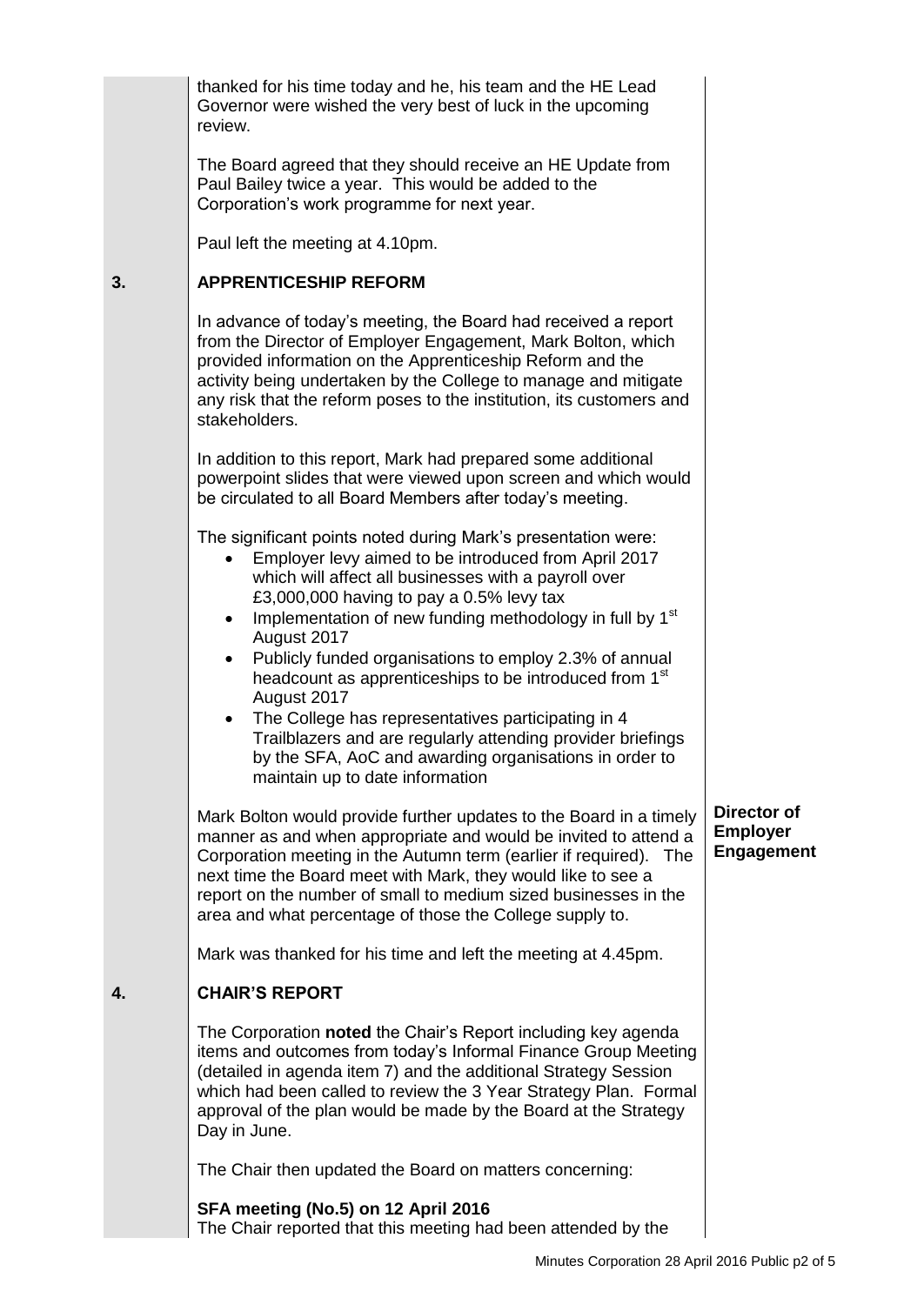|    | Principal, Vice Principal Finance & Resources, Chair of the<br>Corporation and Clerk and was once again a very positive<br>meeting. During the meeting, the SFA reviewed the February<br>2016 Management Accounts and flexed budget along with the<br>cash flow, bank position and 16/17 EFA and SFA allocations. The<br>next meeting takes place on Thursday 12 May 2016.                                                                                                                                                                                                                                                                                                                                                                                                                                                                                                                                                                                                                                                                                          |                   |
|----|---------------------------------------------------------------------------------------------------------------------------------------------------------------------------------------------------------------------------------------------------------------------------------------------------------------------------------------------------------------------------------------------------------------------------------------------------------------------------------------------------------------------------------------------------------------------------------------------------------------------------------------------------------------------------------------------------------------------------------------------------------------------------------------------------------------------------------------------------------------------------------------------------------------------------------------------------------------------------------------------------------------------------------------------------------------------|-------------------|
| 5. | <b>MINUTES OF CORPORATION MEETINGS</b>                                                                                                                                                                                                                                                                                                                                                                                                                                                                                                                                                                                                                                                                                                                                                                                                                                                                                                                                                                                                                              |                   |
|    | The Corporation APPROVED the following minutes as correct<br>records and <b>APPROVED</b> the public minutes for website<br>publication:                                                                                                                                                                                                                                                                                                                                                                                                                                                                                                                                                                                                                                                                                                                                                                                                                                                                                                                             |                   |
|    | a. 24 March 2016 Public<br>b. 24 March 2016 Confidential                                                                                                                                                                                                                                                                                                                                                                                                                                                                                                                                                                                                                                                                                                                                                                                                                                                                                                                                                                                                            |                   |
|    | The minutes were signed by the Chair.                                                                                                                                                                                                                                                                                                                                                                                                                                                                                                                                                                                                                                                                                                                                                                                                                                                                                                                                                                                                                               |                   |
| 6. | <b>MATTERS ARISING</b>                                                                                                                                                                                                                                                                                                                                                                                                                                                                                                                                                                                                                                                                                                                                                                                                                                                                                                                                                                                                                                              |                   |
|    | The action and query sheet was reviewed, updated and <b>noted</b> .<br>Actions were either complete, included elsewhere on today's<br>agenda or appropriately being tracked and carried forward.                                                                                                                                                                                                                                                                                                                                                                                                                                                                                                                                                                                                                                                                                                                                                                                                                                                                    |                   |
|    | Particular reference was made to the outstanding action<br>concerning the winding up of the YCBF. The Chair requested<br>that this action be addressed with immediate action.                                                                                                                                                                                                                                                                                                                                                                                                                                                                                                                                                                                                                                                                                                                                                                                                                                                                                       | <b>Clerk</b>      |
| 7. | <b>FINANCIAL UPDATE</b>                                                                                                                                                                                                                                                                                                                                                                                                                                                                                                                                                                                                                                                                                                                                                                                                                                                                                                                                                                                                                                             |                   |
|    | The Board had been informed during the Chair's Report (agenda<br>item 3) that an Informal Finance Group Meeting had taken place<br>earlier this afternoon in order to address the queries which had<br>been raised by a number of Board Members at the Corporation<br>Meeting on 24 March during their rigorous review of the February<br>2016 Management Accounts and Flexed Budget 2015-16.                                                                                                                                                                                                                                                                                                                                                                                                                                                                                                                                                                                                                                                                       |                   |
|    | Informal notes were taken at this meeting and would be kept on<br>file as an aide memoire. The following points were mentioned as<br>the main outcomes of today's finance meeting:<br>a greater need for the Corporation to have assurance on<br>the full year forecast of the profit line (surplus/deficit) and<br>net cash flow with clear details on the factors/assumptions<br>which drive the expected year end surplus up or down<br>either way<br>The Board should review a set of key assumptions along<br>$\bullet$<br>with a clearly written report on Risk and Opportunities for<br>the 2016/17 phased budget. These reports would be<br>prepared by the Vice Principal F&R and brought to the<br>Board for debate<br>A further Finance Group Meeting would be arranged to<br>$\bullet$<br>focus primarily on the apprenticeship budget and the<br>income and expenditure balance sheet line by line<br>The Corporation then noted the following financial reports which<br>were presented by the Principal and Vice Principal Finance and<br>Resources: | <b>VP F&amp;R</b> |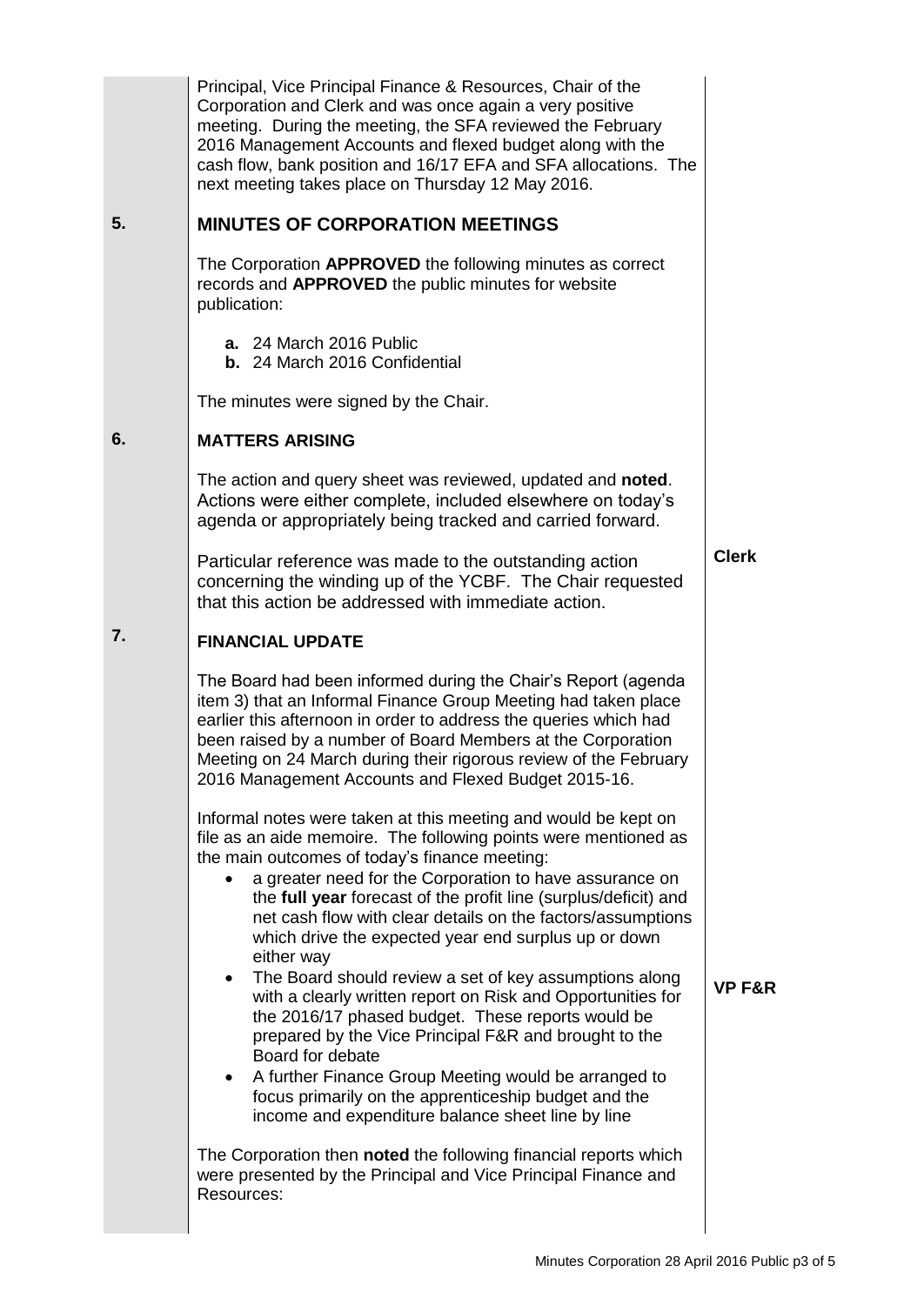|     | Operating Statement including the actions from the<br>٠<br>Recovery Plan with particular focus on any red rag rated<br>items and developments<br>March 2016 Management Accounts<br>KPI's<br>٠                                                                                                                                                                                                                                                                                                                                                            |                   |
|-----|----------------------------------------------------------------------------------------------------------------------------------------------------------------------------------------------------------------------------------------------------------------------------------------------------------------------------------------------------------------------------------------------------------------------------------------------------------------------------------------------------------------------------------------------------------|-------------------|
|     | During the review of the KPIs, Members expressed their reliance<br>of the data contained within the report but felt that it was too busy<br>and that the Board would benefit from a summary sheet simply<br>explaining the key facts that should be brought to their attention.<br>The VP Finance and Resources would act upon this request.                                                                                                                                                                                                             | <b>VP F&amp;R</b> |
| 8.  | <b>PRINCIPAL'S REPORT</b>                                                                                                                                                                                                                                                                                                                                                                                                                                                                                                                                |                   |
|     | The Corporation noted the Principal's comprehensive report. On<br>this occasion there was particular emphasis upon:                                                                                                                                                                                                                                                                                                                                                                                                                                      |                   |
|     | • 16-19 Study Programmes<br>Leonardo (Finmeccanica) helicopter<br>$\bullet$<br>Area Review Update<br>$\bullet$<br><b>Screwfix Sponsorship</b><br>$\bullet$<br><b>Truro College Visit</b><br>$\bullet$<br>Marketing - Think Differently<br>$\bullet$<br>• Career College Update<br><b>KPIs and Operating Statement Update</b>                                                                                                                                                                                                                             |                   |
|     | Member Jagtar Ner left the meeting at 5.30pm                                                                                                                                                                                                                                                                                                                                                                                                                                                                                                             |                   |
| 9.  | <b>TEACHING AND LEARNING REPORT</b>                                                                                                                                                                                                                                                                                                                                                                                                                                                                                                                      |                   |
|     | The Board noted the Lesson Observation Report Window 4<br>(2015/16), including grade profile, teaching and learning targets,<br>use of ILT, key themes and re-observations.                                                                                                                                                                                                                                                                                                                                                                              |                   |
|     | The data in respect to year to date grade profile was discussed<br>and the following noted:<br>• 86% graded good or better (2015/16 target of 82%) with<br>33% graded as outstanding (2015/16 target 33%).<br>• Average learner score 8.4 (2015/16 target 8.5)<br>• Profile for lessons graded with a single observer as good<br>or better is 100% (33% higher than joint observations at<br>67%)<br>• Currently 41 staff members working with teaching and<br>learning coaches<br>• Action plans are prepared to support lecturers graded a 3<br>or $4$ |                   |
|     | At its next meeting in June, the Board would receive a fully<br>detailed report summarising the outcomes of all four observation<br>windows.                                                                                                                                                                                                                                                                                                                                                                                                             |                   |
| 10. | LEGAL, POLICY AND REGULATORY MATTERS                                                                                                                                                                                                                                                                                                                                                                                                                                                                                                                     |                   |
|     | a. Safeguarding and Equality & Diversity<br>The Corporation noted a verbal update on Safeguarding<br>and E&D presented by the Vice Principal Curriculum and<br>Quality. Particular points noted were:<br>62 safeguarding incidents reported                                                                                                                                                                                                                                                                                                              |                   |